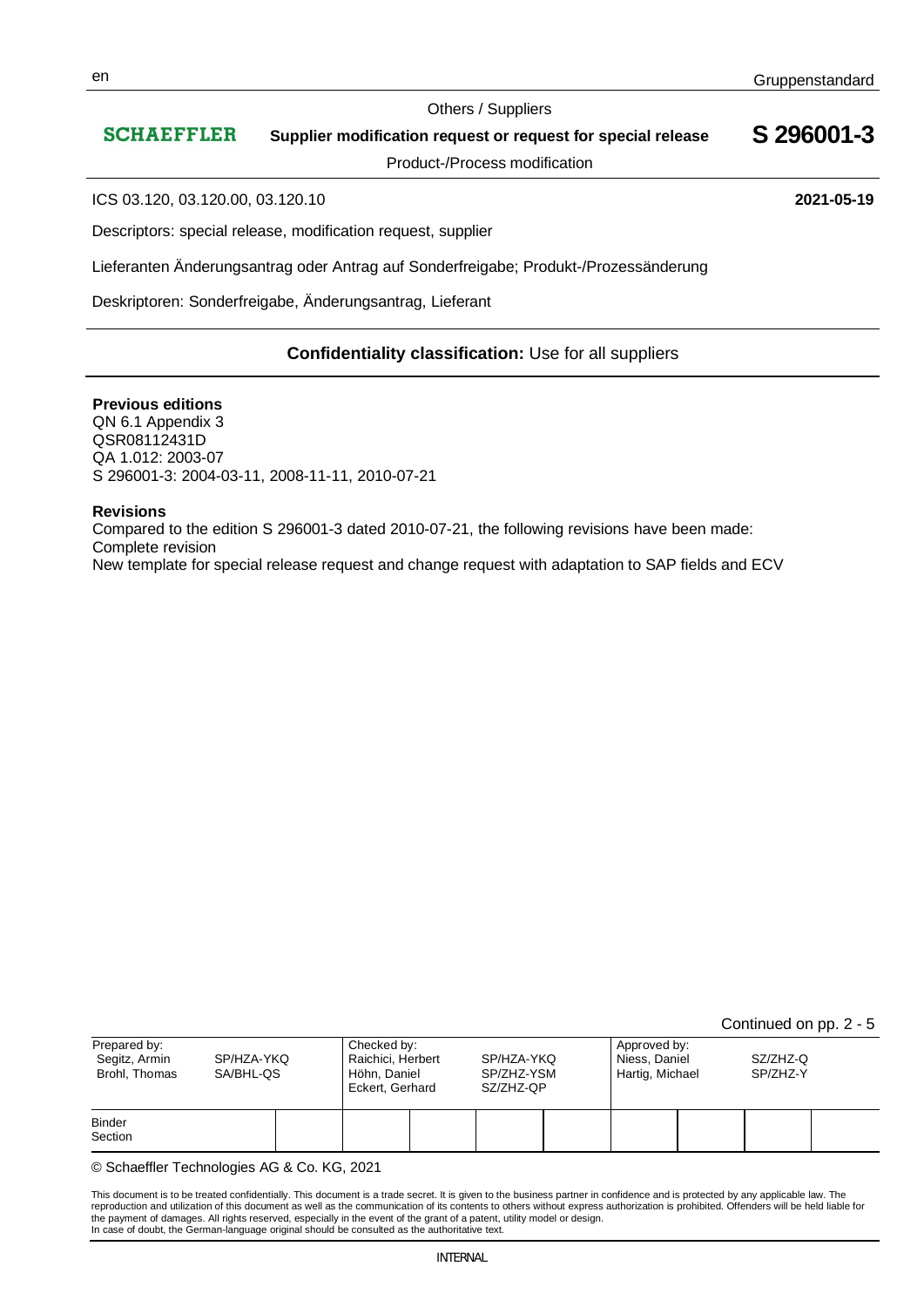## **Table of content**

Page

| 1            | raye |  |  |  |  |
|--------------|------|--|--|--|--|
| 1.1          |      |  |  |  |  |
| 1.2          |      |  |  |  |  |
| 1.3          |      |  |  |  |  |
| $\mathbf{2}$ |      |  |  |  |  |
| 2.1          |      |  |  |  |  |
| 2.2          |      |  |  |  |  |
| 2.3          |      |  |  |  |  |
| 2.4          |      |  |  |  |  |
| $\mathbf{3}$ |      |  |  |  |  |
| 3.1          |      |  |  |  |  |
| 3.2          |      |  |  |  |  |
| 3.3          |      |  |  |  |  |
| 3.4          |      |  |  |  |  |
| 3.5          |      |  |  |  |  |
|              |      |  |  |  |  |

## **1 Summary**

### **1.1 Area of application**

This standard is to be applied by all suppliers in the event of a deviation or change, unless Schaeffler (customer) explicitly waives this in writing.

After PPAP-Release [Production Part Approval] any change of product, production process, material, tooling or production location (movement on same location or different location), even at sub-suppliers, are only permissible with the prior formal approval of the customer (Schaeffler).

For this purpose, the supplier must inform the contact person at Schaeffler indicated on the order in time and with the corresponding application form (see Appendix 1) about intended changes.

If the supplier has a template with the same content, he can request its use from Schaeffler in writing.

### **1.2 Purpose**

This procedure is intended to ensure that the supplier coordinates changes to the product, the manufacturing process, tools or production location (relocation) or deviations from drawings or specifications with Schaeffler at an early stage. This also applies to changes at its sub-suppliers.

### **1.3 Document responsibility**

Purchasing and Supplier Management.

## **2 Definition**

#### **2.1 Product change**

Product changes are changes to the specification of the product (product drawing, technical delivery conditions, Schaeffler standard, …) which are in use permanently after been introduced.

#### **2.2 Process change**

When after the PPAP release an alteration to the production process is used without deviation to the specification, then this is defined as process change.

- For Example:
- relocation of production
- using a different supplier for input material
- using a different production machine
- change in production sequence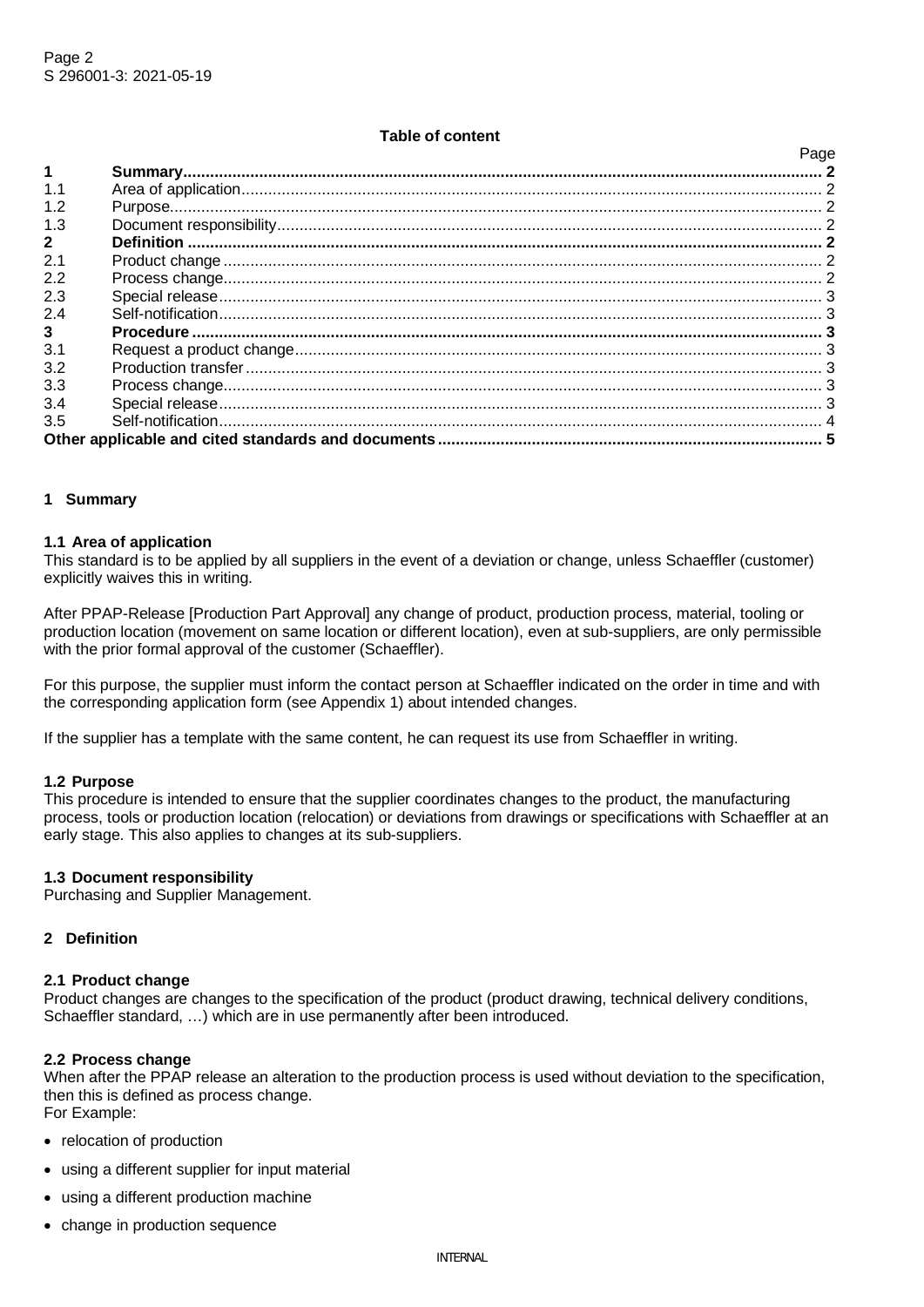- change in production technology
- changed tooling (only form giving tools as moulding, forging, …)
- changed Inspection process, changed Inspection frequency.

### **2.3 Special release**

If the deviation will only be in use for a limited time, this requires a "special release". Reasons for a special release can be:

- Products out of specification limits
- using alternative gauges
- using alternative packaging
- using a different production unit
- using a different supplier

This means that a special release can be given for already produced parts and/or parts which will be produced in future.

## **2.4 Self-notification**

If the supplier only detects defects after delivery of the goods and informs Schaeffler of these defective parts before the defect is detected by Schaeffler, this is considered as self-reporting by Schaeffler and is not taken into account negatively in the supplier evaluation.

## **3 Procedure**

The application is made by sending in the completed form (Annex 1 or Annex 1 and 2). It is preferable to use a file in Office format (Word / Excel), as this allows the contents to be transferred to Schaeffler's internal software. A manual signature on this form is not required, the submission of an application by a representative of the supplier is understood as sufficient authorisation.

### **3.1 Request a product change**

If the supplier wishes to make changes to the specification, a product change must be applied for. Furthermore, the supplier must define suitable measures for the introduction of the product change, specifying the responsible persons and dates, and attach them to the application. Only after checking the effect of these changes and approval by the responsible Schaeffler departments may the supplier introduce the changes. Schaeffler's approval must be received by the supplier in written or electronic form before the change is introduced. With the introduction of the change, PPAP must be carried out in accordance with S 296001-2

### **3.2 Production transfer**

A planned relocation must be notified in time and in advance by the supplier to the contact person at Schaeffler stated on the order with the application for change approval / special release (Appendix 1) and, for the presentation of his relocation planning, additionally with the relocation checklist, Phase 1 - Project Preparation (see S 296001-3, Appendix 2).

After Schaeffler has checked the application and the checklist, the supplier will be informed of the decision and, if change approval has been granted, of the further procedure.

## **3.3 Process change**

If the supplier wishes to make permanent changes to the process, these must be described in detail before implementation and applied for using the application according to Appendix 1.

After Schaeffler has checked the application and the checklist, the supplier will be informed of the decision and, if change approval has been granted, of the further procedure.

### **3.4 Special release**

A special release is to be understood as a time-limited deviation from the target state. A special release can also be requested for the period until the introduction of a requested change.

In the event of a deviation from the drawing or specification, a special release must be obtained from the contact person at Schaeffler indicated on the order before the product is delivered to Schaeffler.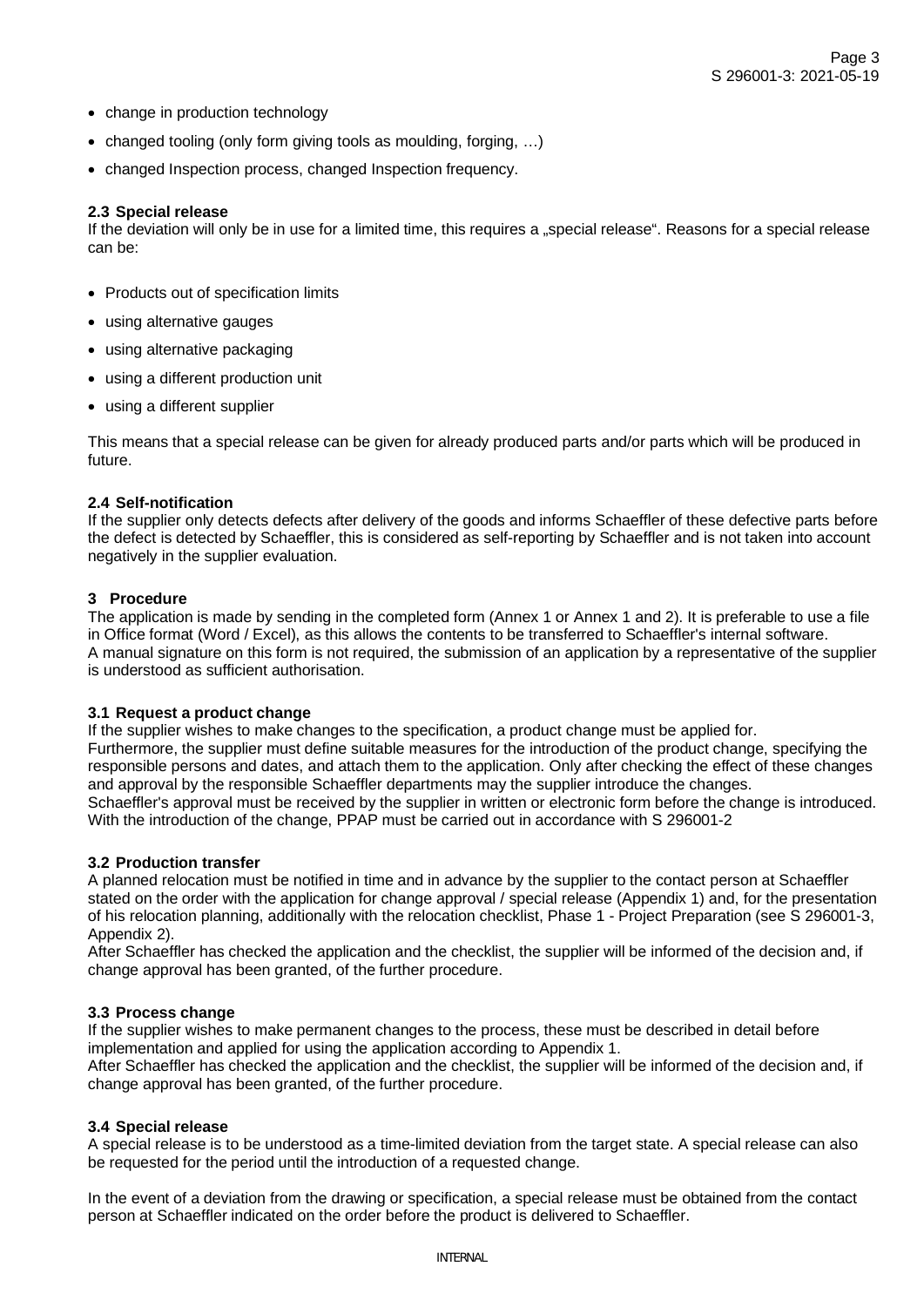This also applies if there is to be a short-term deviation from the approved series process, e.g. use of an alternative process or machine.

When applying for a special release, the reason for the occurrence of this deviation shall be stated.

In order to correct the deviation(s), the supplier shall plan suitable corrective measures and list them in the application with responsibilities and deadlines. Cause and corrective action can also be taken by using an 8-D report attached to the application (see S 296001-4).

Depending on the circumstances, a special release is limited either to a specific delivery period or to a specific delivery quantity / lot size. The implementation period of the defined corrective measures also serves to define this limit.

Before delivery of the relevant products, the supplier must have received Schaeffler's approval in written or electronic form. The parts concerned should be separated from other parts and being specially marked. For this purpose, a copy of the special release must be enclosed with the delivery documents and additionally visibly affixed to the packaging units.

Delivery of defect parts without an approved special release will cause a supplier claim, which is influencing the supplier evaluation.

## **3.5 Self-notification**

If the supplier discovers deviations from the agreed scope of delivery after delivery of the goods to Schaeffler, the supplier shall inform Schaeffler thereof immediately (informally).

Schaeffler will issue a complaint to collect all additional effort caused by this problem.

This complaint will not have a negative influence on the supplier evaluation. Nevertheless, the supplier will be charged with the additional costs.

It is necessary to provide information on the cause and the planned corrective measures also in the case of a selfdisclosure.